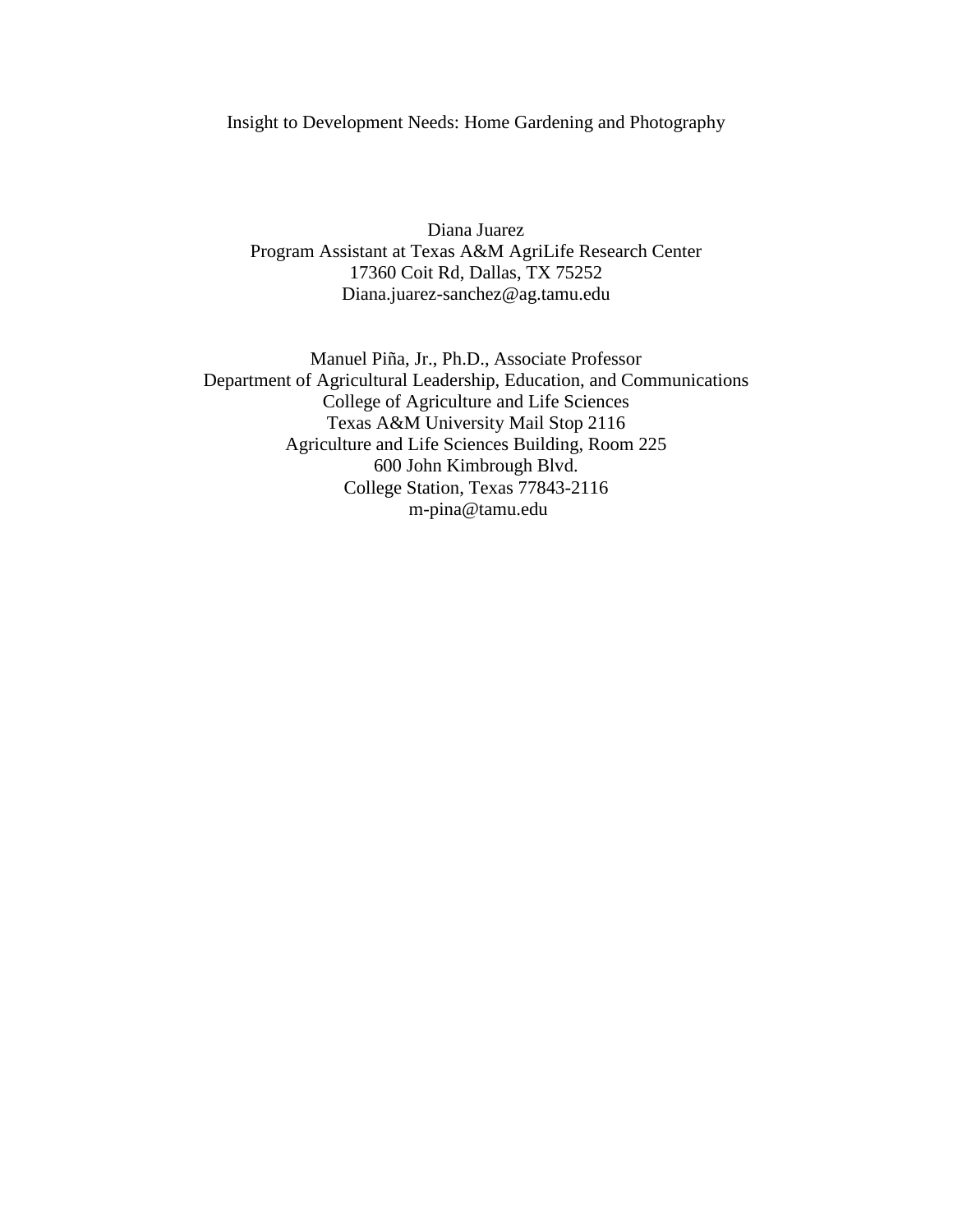## Abstract

In order for international humanitarian and development organizations to integrate effective programs, the communities they seek to benefit must be informed, engaged and active in the process. Yet the targeted communities are rarely given an opportunity to contribute in shaping programs that meet their needs. This paper shares the experiences and lessons learned from a home gardening project that combined photography in which participants took photos for three-months. The purpose of the project was not only to enable women to grow food for their families but also empower them to show through photos the day-to-day challenges they face in Haiti; issues that organizations may take into account as they undertake humanitarian and development efforts. Haiti is the poorest country in the Western Hemisphere where 80% of its people live below the international poverty line of \$2 per day and 54% live in abject poverty surviving on just \$1.25 per day. Poverty levels are reflected in a very high infant mortality rate where 52 of every 1,000 children are dying before the age of one year (in the U.S. it is six per 1,000). This poverty is forcing at least 225,000 Haitian children to work as unpaid household servants, which is considered to be a modern-day form of slavery. Haiti is also the world's first black-lead republic. Located just 838 miles from Florida it is roughly the size of Maryland. With just over 10 million residents, it shares the island of Hispaniola with the Dominican Republic. The primary languages spoken are French and Creole. Its indigenous name, Ayiti, means "land of the high mountain." The home gardening project equipped 50 participants through training and education with the essential knowledge to establish and sustain their gardens for family consumption. Additionally, as the project evolved, participants took photos of their everyday lives using disposable cameras. The idea was to use pictures that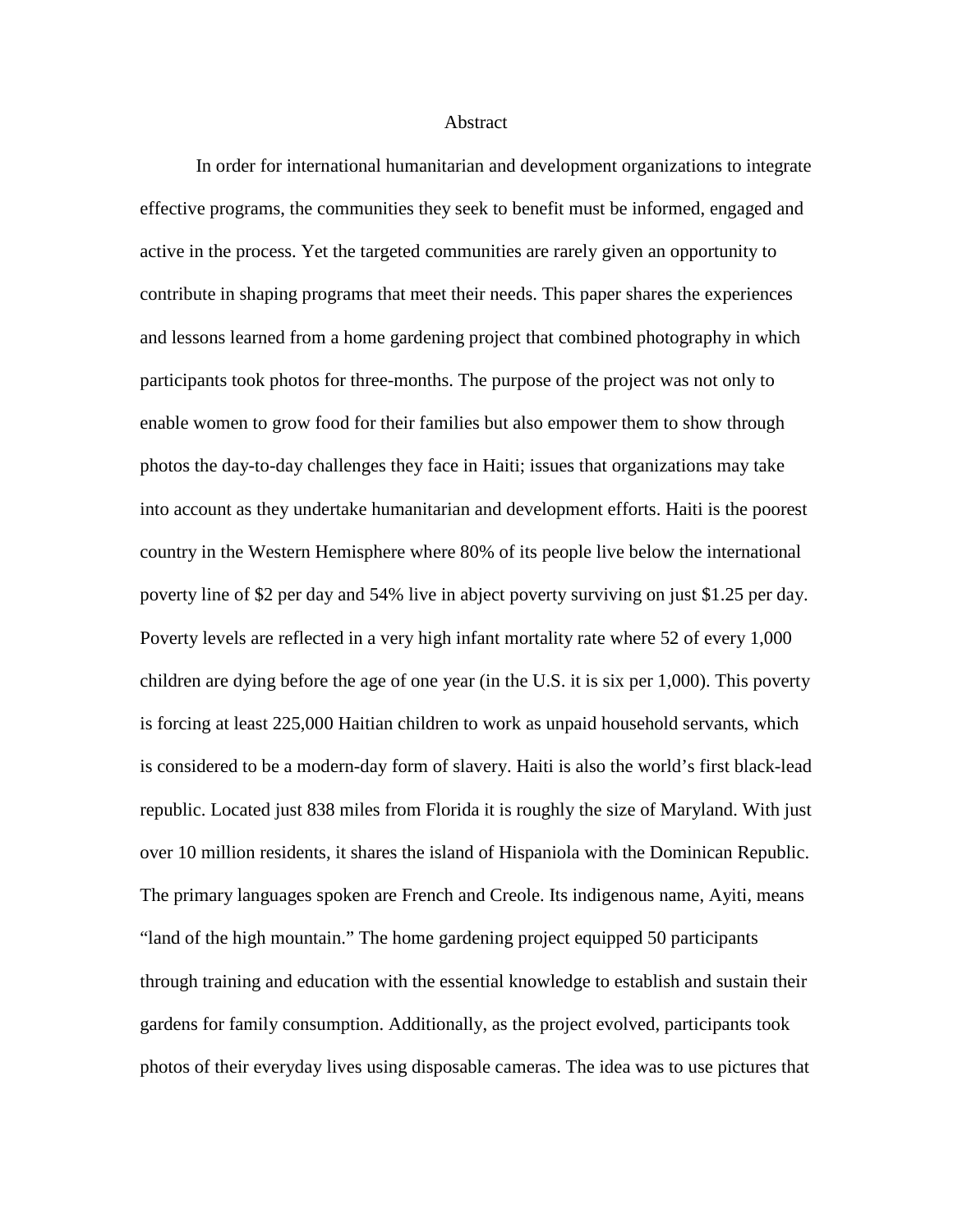they took so they could tell their stories of the daily challenges they face. The photos from forty developed disposable cameras were used to create two photo albums, one from the researcher's point of view, the other from the participants' perspective. Key research lessons learned from this experience are: a) Research how you can wire the money to the country you will be employed, b) culture and traditions could alter the purpose of the research, c) be open to feedback, d) journal or make voice recordings to document experiences, e) get involved with different aspects of the organization, and f) build meaningful relationships with project staff and participants. Developing and implementing projects based on photography is a way to assess the needs of a community. This approach may allow non-governmental, faith-based, humanitarian, and governmental organizations to engage with target populations before proposing efforts to address such issues as poverty and food insecurity.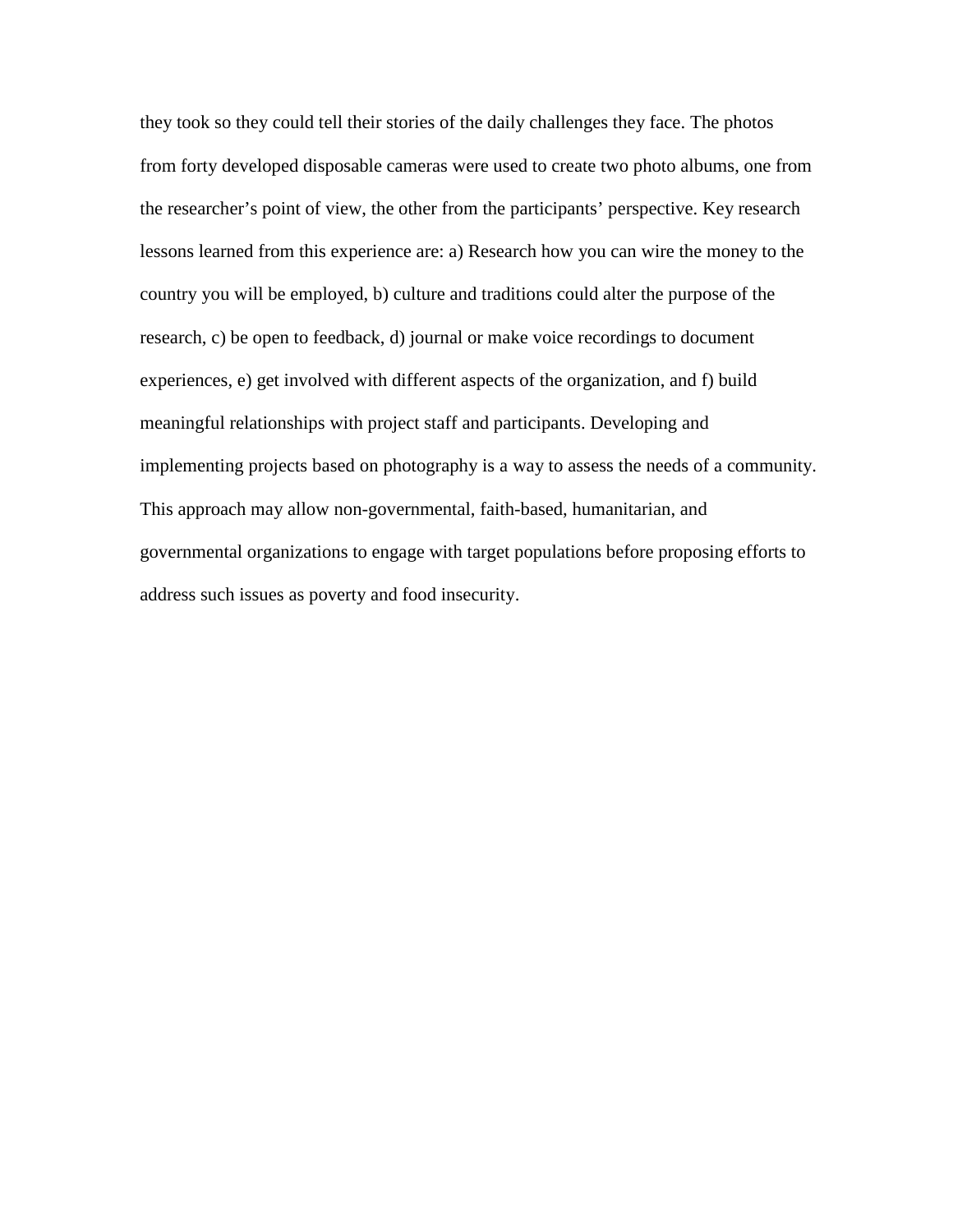Insight to Development Needs: Home Gardening and Photography

How can international humanitarian and development organizations develop effective projects? Is the project producing the intended results? Are participants benefiting? These questions could be answered by engaging with the targeted population before proposing projects to pinpoint priorities from the perspective of participants. Yet, the targeted population is the least likely to have input into decisions that affect them whether it's social or economical issues. A way to proactively involve potential participants is through embedding photography in projects. This approach provides a platform for participants to voice their concerns and in turn, organizations are able to better assess the needs of the targeted population to develop meaningful projects. This paper shares the experiences and lessons learned from implementing a three-month home garden project in Haiti that combined photography.

Haiti is the poorest country in the Western Hemisphere where 80% of its people live below the international poverty line of \$2 per day and 54% live in abject poverty surviving on just \$1.25 per day (Central Intelligence Agency, 2016). Poverty levels are reflected in a very high infant mortality rate where 52 of every 1,000 children are dying before the age of one year (in the U.S. it is 6 per 1,000) (World Bank, 2015). This poverty is forcing at least 225,000 Haitian children to work as unpaid household servants, which is consider the modern-day form of slavery. Haiti is also the world's first black-led republic. Located just 838 miles from Florida it is roughly the size of Maryland. With just over 10 million residents it shares the island of Hispaniola with the Dominican Republic (CIA, 2016). The languages spoken are French and Creole (CIA, 2016). Its indigenous name, Ayiti, means "land of the high mountain." These facts merely embody Haiti. Thus,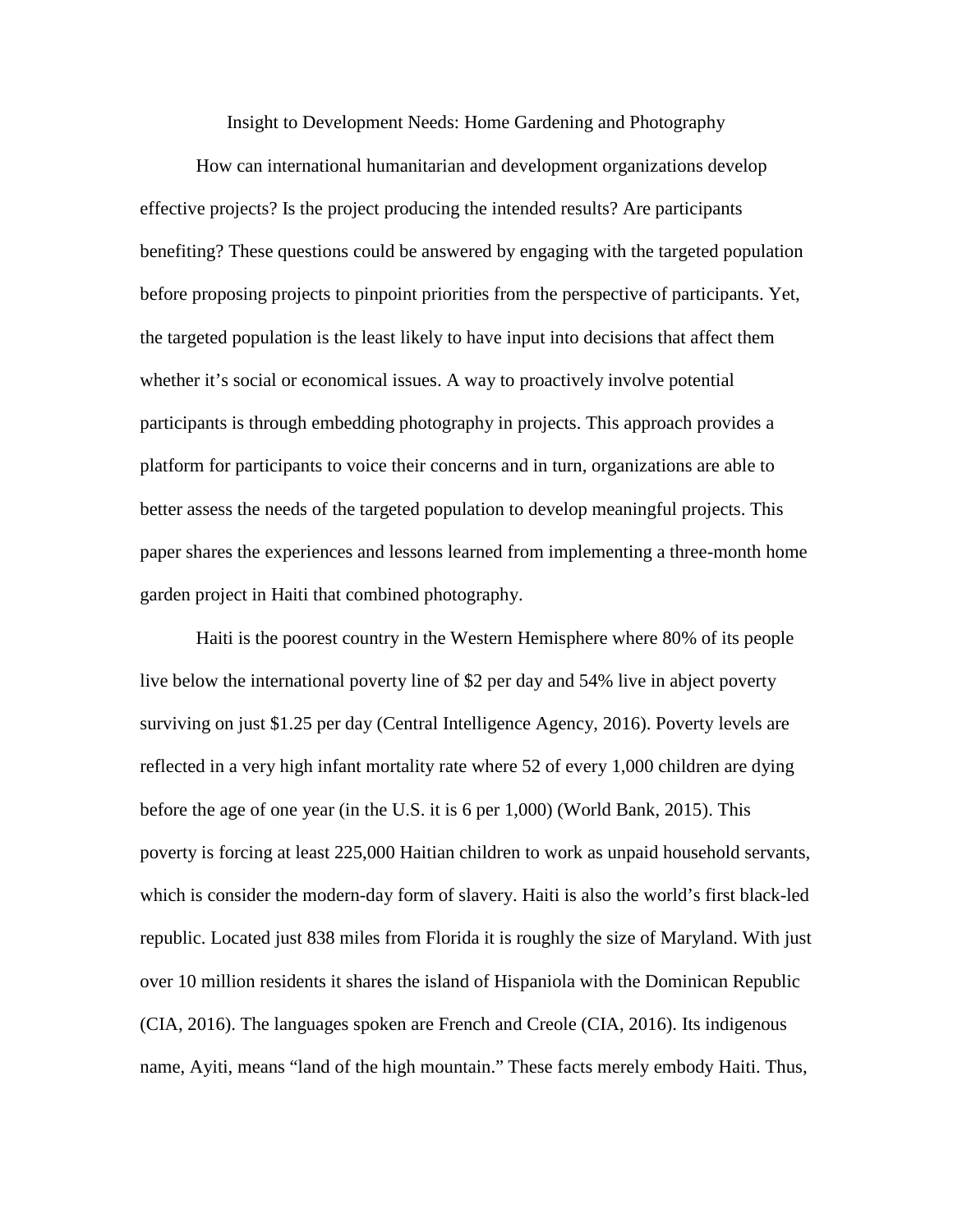there is a need to understand the country's challenges from the perspective of Haitians who day-to-day encounter extreme poverty, hunger, and food insecurity. Capturing the Haitian perspective provides meaningful information and priorities considered important by the community for humanitarian and development organizations to develop successful projects.

Allured by curiosity to get hands-on experience, working at the community level in Haiti I developed a home garden project and executed project activities collaborating with Christianville Foundation. Christianville is a faith-based organization that provides humanitarian and agricultural programs to improve the livelihoods of the Haitian community. I met in person with the *Christianville* staff to plan and discuss the home garden idea. The organization agreed in supporting the home garden project for threemonths by providing seeds, transportation, housing and an interpreter; however, I had to seek funds to pay for my travel expenses. As a result, I submitted the project idea to the Howard G. Buffet Foundation Chair on The Center on Conflict and Development (ConDev) at Texas A&M University and was successfully funded through their Student Media Grants Program (SMGP 2014). The SMGP is an annual photojournalism grant awarded to students interested in using innovative methods to research and chronicle issues facing fragile and conflict-affected nations. The home project had two goals: a) through home gardening improve access and availability of fruits and vegetables for families residing in Gressier, Haiti and b) through photojournalism chronicle issues faced by Haitian families to create public awareness of the critical issues humanitarian organizations face to combat hunger, food insecurity and poverty in Haiti.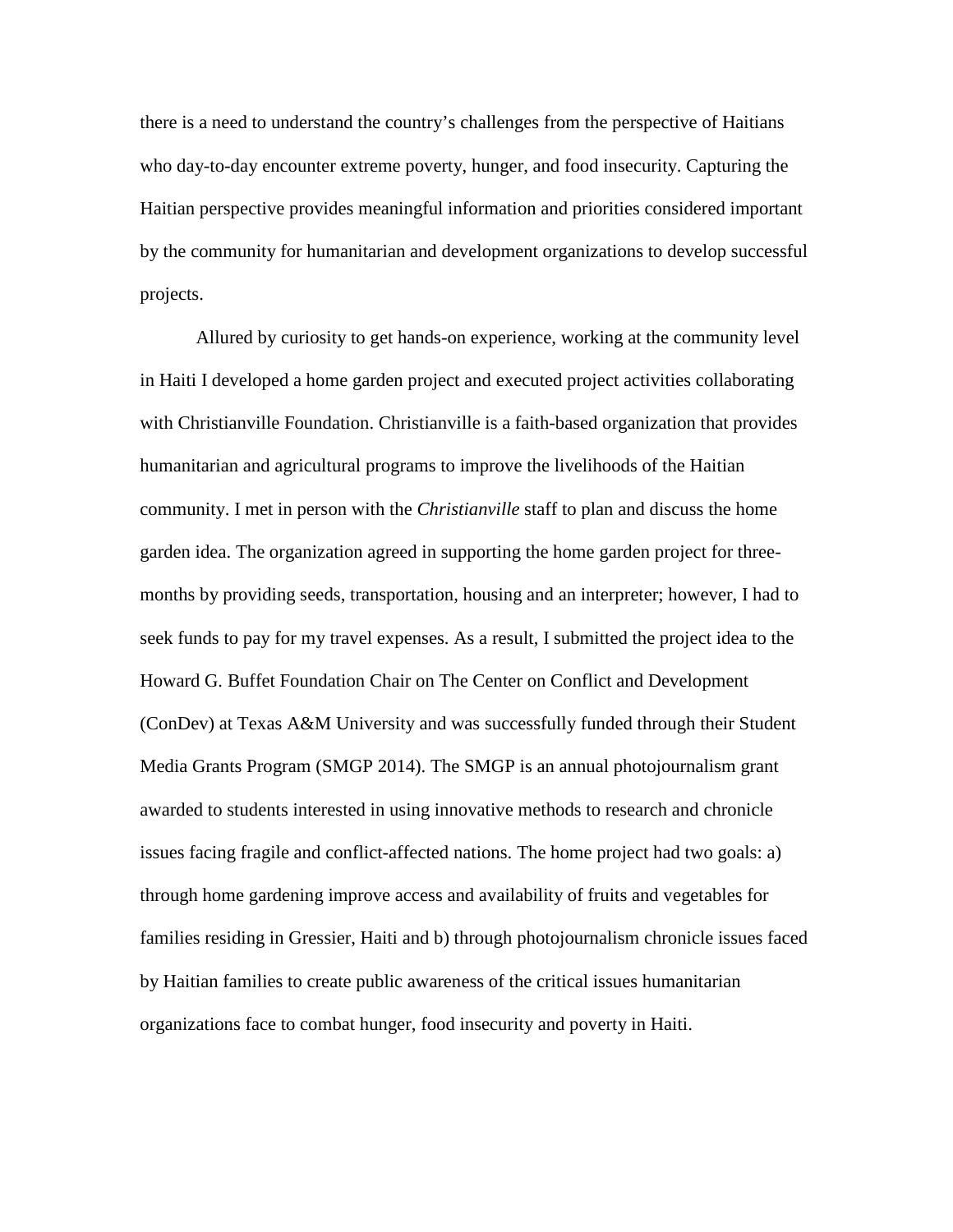As I packed my luggage, updated my vaccines, and purchased project materials, I felt nervous and anxious because I was flying to an unfamiliar country. While at the airport I noticed most of the people traveling to Haiti belong to various missionary organizations (most wore shirts with the missionaries logo). People would often ask me if I was on a mission trip. Later I learned from conversing with one of the missionaries, that mission organizations gather groups of 10-20 people to volunteer to work in impoverished communities by helping in building churches and orphanages. Once the flight landed at the capital (Port-au-prince), I waited half an hour for my luggage until I realized it was lost. The staff from Christianville arrived and they helped me file a claim. I felt relief because now I was in my new home. The one-hour drive to the Christianville campus was hectic, the blazing hot sun and the congested traffic made the drive seem longer. I learned this drive could sometimes take up to four hours due to heavy traffic, protestors or farmers' market day. During the drive, I saw a crowded market and next to it was a landfill in which a dark cloud emerged and covered the streets with a pungent burnt plastic smell. Also, I observed families living in torn tents, United Nations officials guarding the streets, beggars with amputated limbs from the earthquake, buses painted with giant portraits of famous soccer players, and unfinished concrete buildings.

Unpacking my carry-on luggage (my other luggage arrived later), it sunk in: I was on my own and unable to speak Creole; I had to adapt into my new environment. Settling into my new home: a private room with a bed, running water, electricity (diesel generator), Internet, three-meals a day, and transportation; a luxury in Haiti. Meeting with the Christianville staff, I discovered nearly all spoke Spanish. As a Spanish speaker, I felt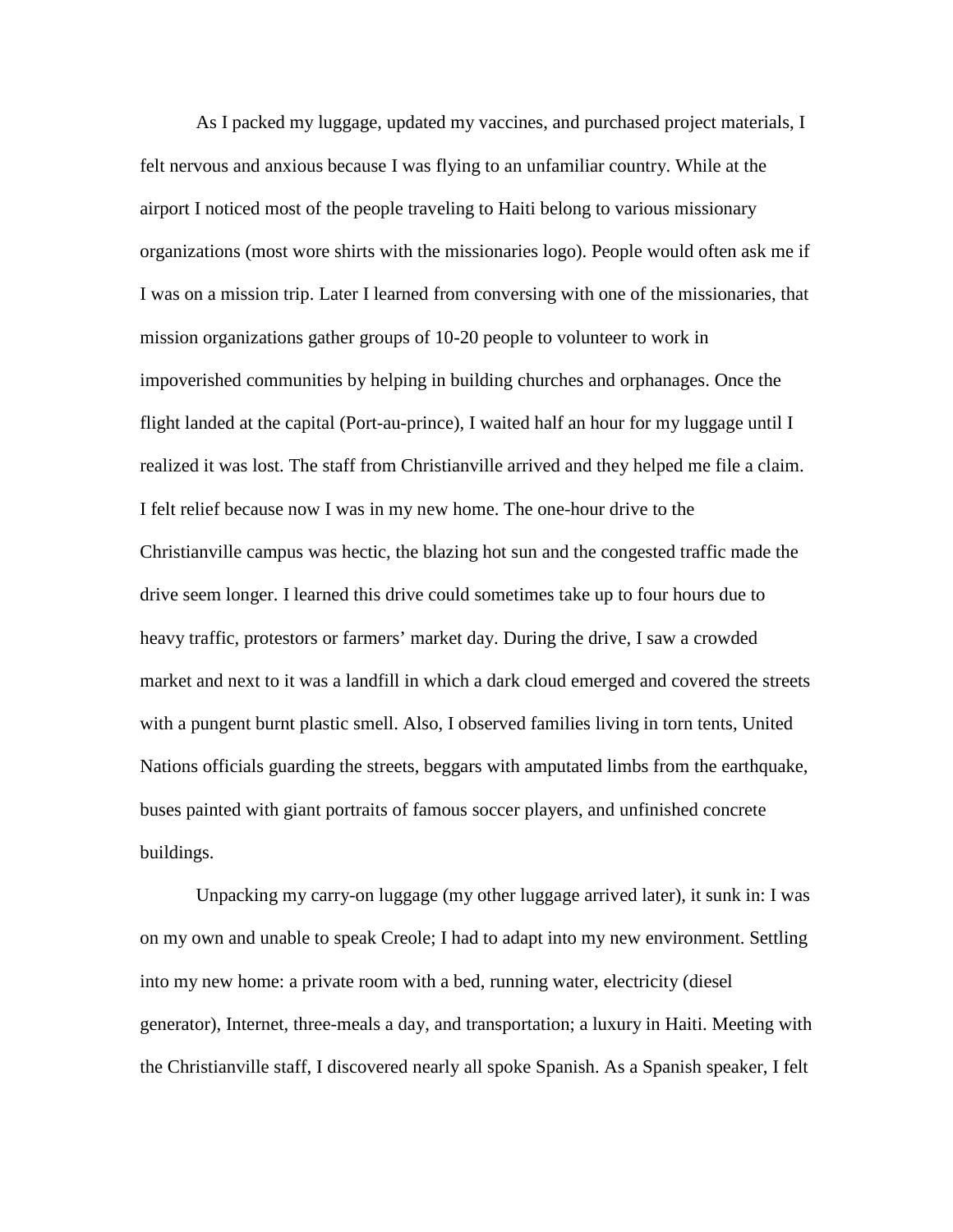relieved. I wanted to get to know my colleagues instead of drowning them in the project details. As we shared stories, discussed our favorite music and movies, and laughed about how I naively asked questions about Haiti's culture; the unfamiliar suddenly felt like home.

After a few weeks in Haiti, I developed good relationships with the staff. They would pitch in ideas on ways to culturally adapt the project I had in mind. For example, they suggested to consider the types of fruits and vegetables consumed in households, how to recruit the participants, and learn the produce grown locally, among other important information to keep in mind as the project progressed. I asked one of the staff members, Stessy Auguste, if she could come with me to visit families residing nearby Christianville to begin recruiting. Stessy is an alumnus from Zamorano University in Honduras and a native from Cap-Haitien, Haiti, and she manages a food processing plant at *Christianville.* She volunteered to help me interpret throughout the project. As we strolled in the streets of a rocky terrain towards tilled farmed plots to recruit, we saw two women hoeing while children were digging with their index fingers a hole to sow beans and corn on the perfectly shaped rows of soil. When we approached the women, they were startled by my presence, but as Stessy began to tell them about me and why I was there and inviting them to join a home garden project, their faces gleamed and brightly responded, "Oui." Because I did not speak Creole, Stessy was essential in supporting me promote the project among the communities. As I walked and met with potential participants, I asked myself, how Haitians perceive foreigners? From the perspective of a Haitian, I was a 'blanc,' a word used to describe tourists with light skin. By simply walking around the communities, I was beginning to understand what Haitians thought of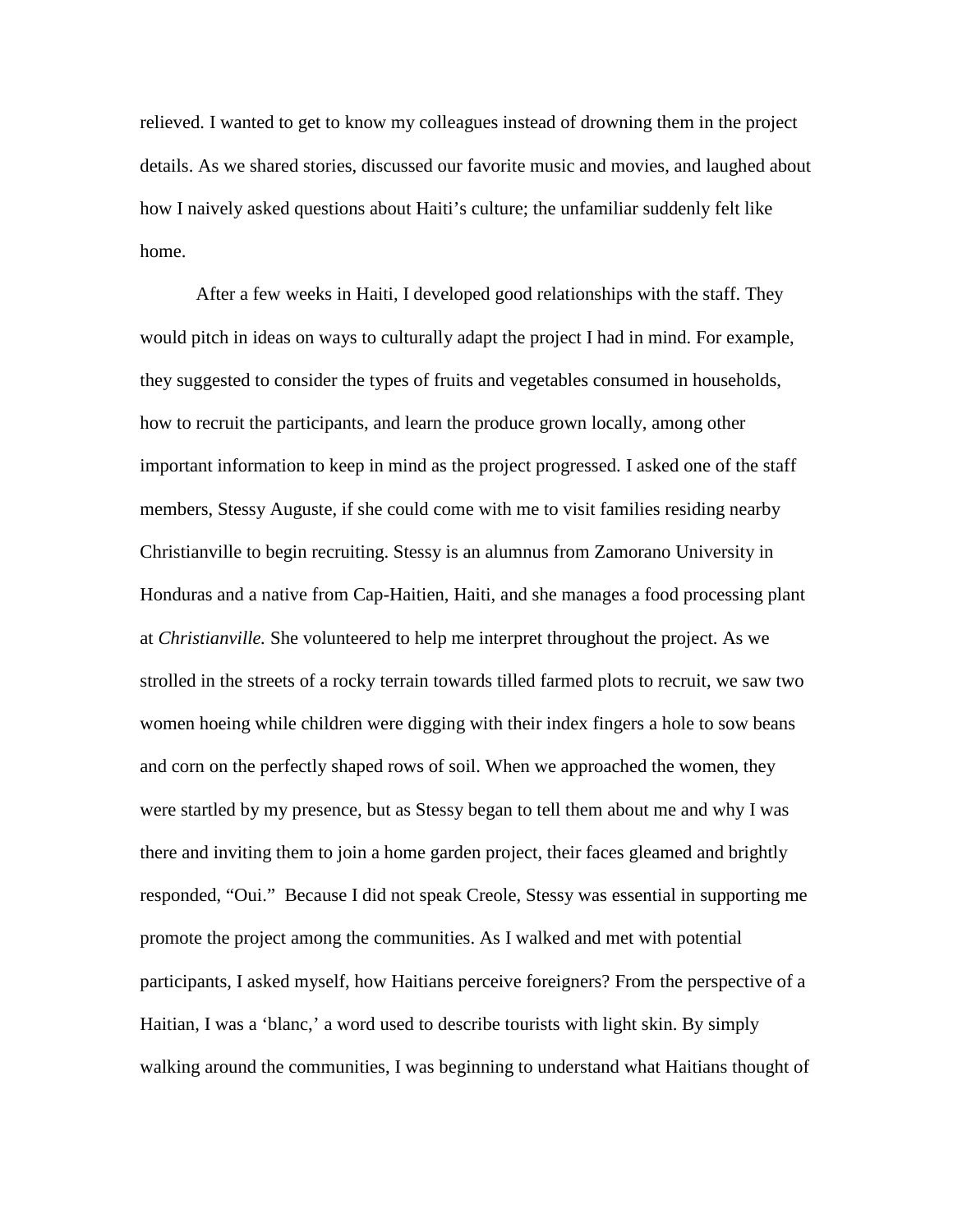me: An American with a generous pocket. Stessy commented that the large influx of American and European non-profit organizations after the 2010 earthquake has perpetuated Haitians dependence on foreign help to survive. The Haitian government plays an important role in providing Haitian families with economic opportunities. However, non-profit organizations are in the frontline helping Haitian families through education, health and nutrition projects to fight hunger.

In the first month, I felt concerned because I had ten participants enrolled in the project and I thought I would never reach my goal of recruiting 30 women. Then, Stessy started to receive a few phone calls from interested women and men asking if we had more spots available because their relative or neighbor wanted to join. After recruiting 50 participants (40 women and 10 men), I decided to organize an information session about the project. With the help of Stessy, we prepared posters with photos and drawings to demonstrate the scope of the project to the participants, who were between the ages of 20 to 65 years old. We held the meeting at Christianville in an air-conditioned room with chairs and tables. I was amazed by the promptness of the participants to attend the meeting, and a few arrived one-hour before the meeting walking long distances from their homes. During the meeting, I showed the participants photos of other home garden projects in which I worked in Nicaragua and Guatemala. The idea was for them to visualize what their gardens could look like later. Although the project focused on empowering women, I decided to include the ten men that attended the meeting in the project. At the end of the meeting, I asked if I could visit the homes of the participants to survey the garden area. The participants readily responded, "Yes" and I quickly wrote on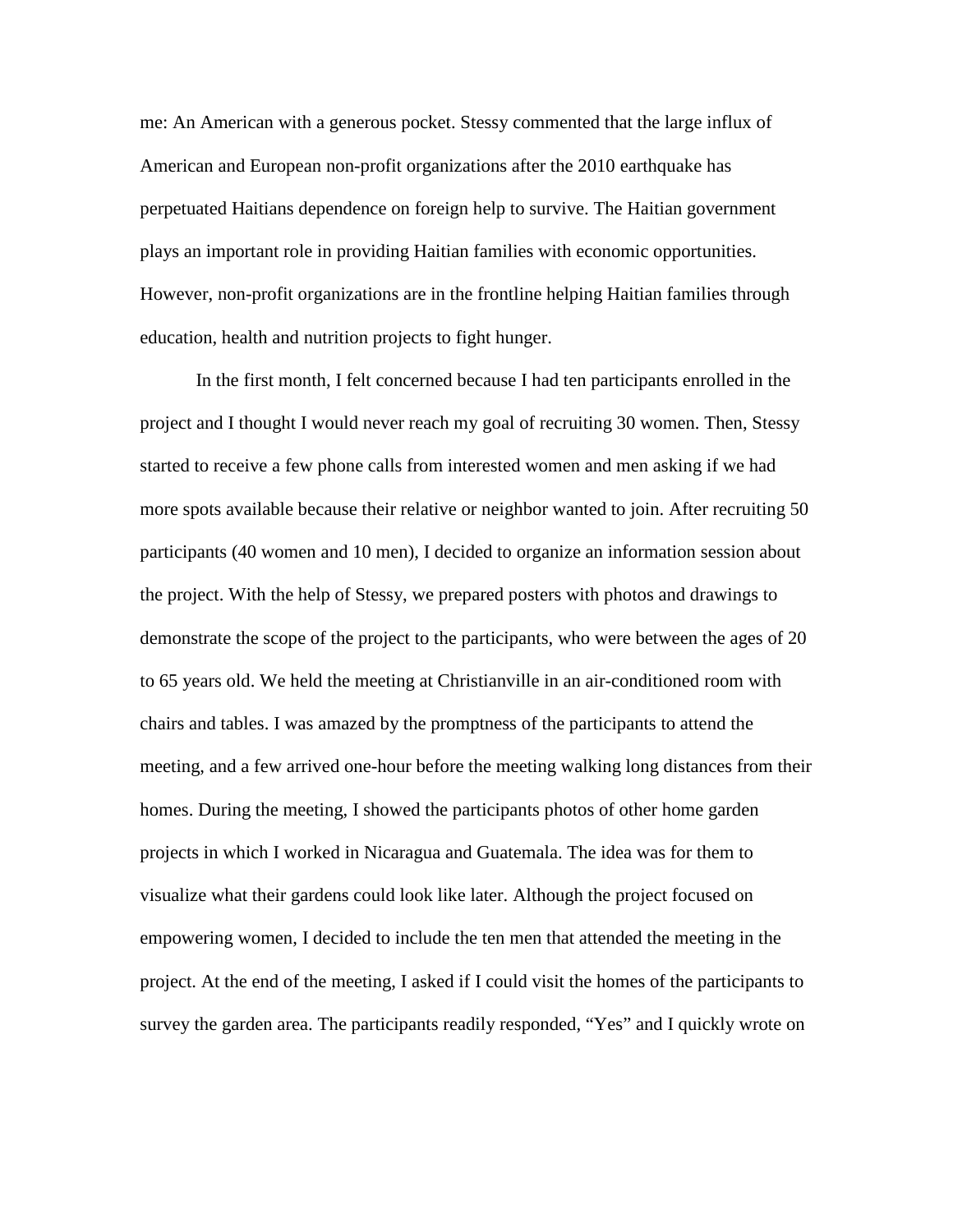a piece of paper their preferred days and times to visit their homes. At this point, I felt I was on the right track and this event gave me the confidence I needed.

Meanwhile, however, I had to start planting the seeds Christianville donated for the project. Conversing with Stessy and Dlous Onesias, an agronomist, they advised me to sow eggplants, okra, pumpkin, and tomatoes, which are commonly consumed in households. Dlous is an alumnus from Zamorano University in Honduras, a native from Cap-Haitien, Haiti, and is the agronomist supervisor at Christianville. Dlous guided me on how to prepare the soil for the seedlings. First, we sterilized the soil using steam; the seedling mix was one part soil and two parts of burnt rice hulls used for the soil to retain water. With the help of four greenhouse workers, we filled 25 seedling trays (each tray has 2,000 seedlings). We carefully placed the tiny seeds one-by-one in the soil mix, a tedious task that took two days. I watered the plants daily, in a week the seeds were beginning to sprout.

However, I ran into a few problems. The leaves of the plants were turning yellow and dropped leaving the stem bare. I asked Dlous for advice. He had battled with the problem before and recommended to apply a fungicide. Oscar Rivera, an agricultural project manager at World Relief, native to Nicaragua, with three years of experience working in Haiti, advised me to prepare an organic fertilizer from moringa leaves and sugar, which provides a boost of energy for the plants to recover faster. The moringa tree (*Moringa oleifera*), known as the "miracle tree" due to its high nutrients and protein content, has multi-purposes in Haiti. I was a bit skeptical but followed Oscar's recommendations. He told me, "One week, the results will be visible." The moringa tree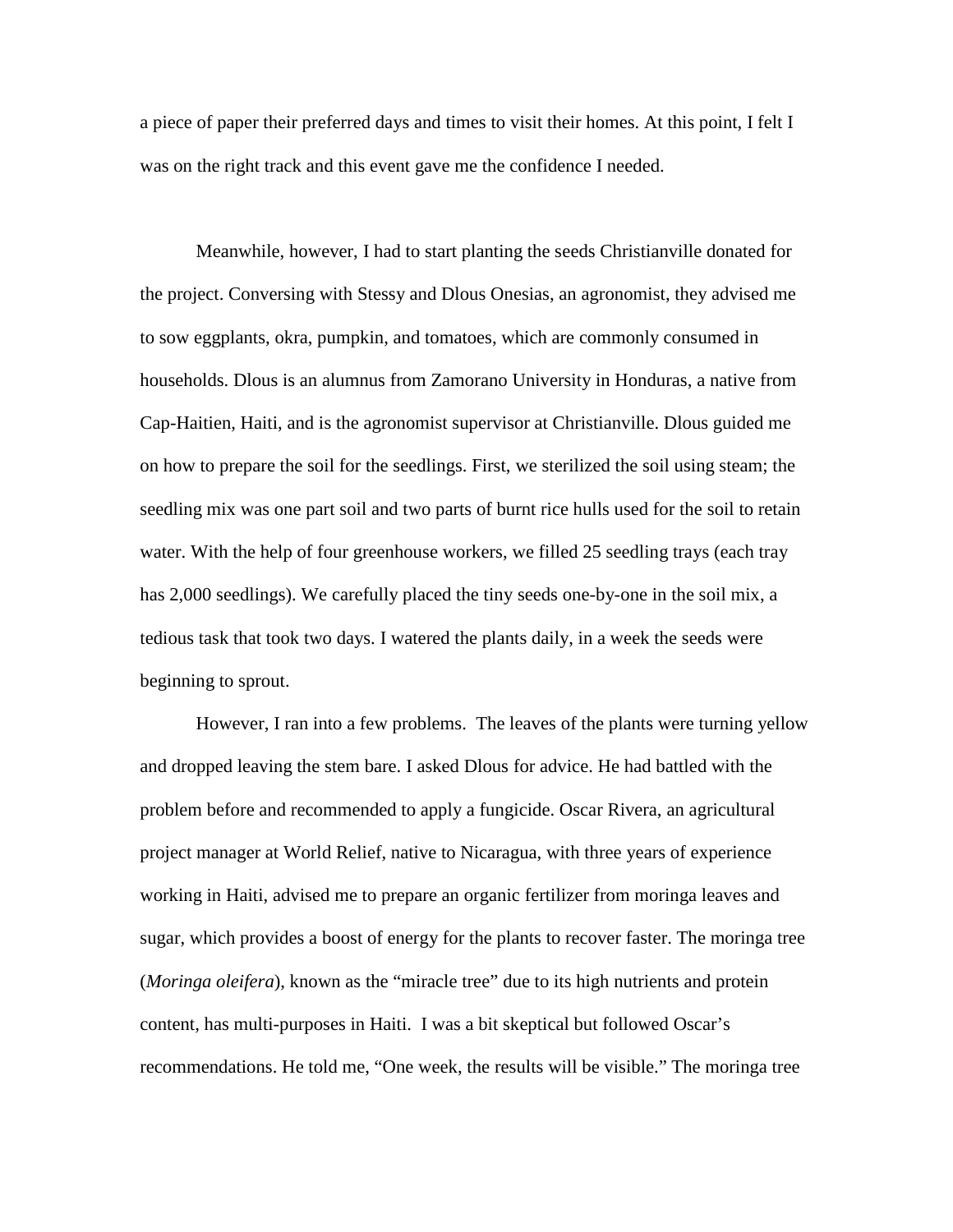performed a miracle; the plants were greener and growing rapidly. I thought this was such a great tip to share with the participants that I invited Oscar to give a training session about utilizing moringa as an inexpensive fertilizer.

In the second month, I scheduled home visits that took place over a six- day period. During the visits, Stessy and Jean Michel, a driver at Christianville*,* came along to help me find the homes of the participants. Stepping inside the homes of the participants, I was warmly greeted with a "Bonjou cherie!" I observed the humble homes of the families constructed of plywood or plastic, a small fireplace with charcoal burning on the ground was their kitchen, and no electricity. After a few visits, water became a prominent concern for the project. While a few participants were close to a creek, others had to walk at least a mile to get water from wells. While visiting the homes, I often saw people hoard any undamaged plastic containers to store water to drink and cook. By the end of a long week, I was able to meet with all the participants. As I read over my field notes, my to-do list was getting longer: purchase watering cans, check on the plants, schedule a training on how to prepare the soil, deliver plants and disposable cameras, etc. Most of the participants inquired if I was going to provide containers for them to water their garden. I made a trip to the capital and asked for an estimate for each watering can, when I heard, "U.S \$18," I thought they were absurdly expensive. Regardless, I had promised the participants I would buy them. But, I had failed to include this necessary item in the budget. I carefully revised my budget, I had set aside \$U.S 300 to buy food for the training sessions, I decided to use these funds to purchase 16 watering cans (U.S \$288). Inexperienced in raising funds, I stepped out of my comfort zone and asked for help. Unsure of what to do, I asked Oscar if he knew where I could get a better price for the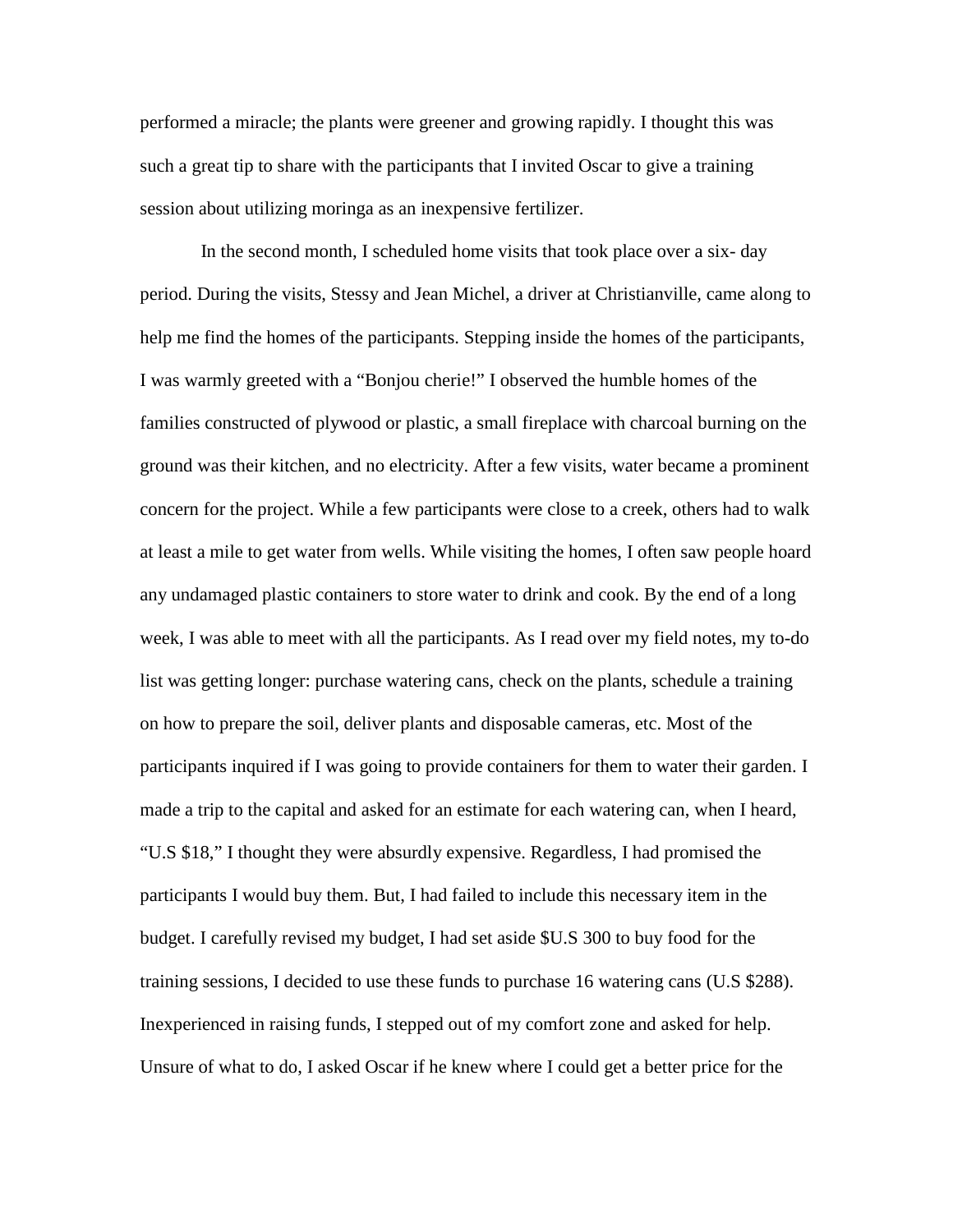watering cans, he told me, "World Relief can sell you the watering cans at \$U.S 15." I quickly composed an email to professors and friends to collect \$U.S 510. Dubious of my funding efforts, in two weeks I gathered enough money to purchase the watering cans, now I had to resolve how to get the funds to Haiti. I was wishing I could just drive to an ATM. Getting money in Haiti can take time and the bank fees could really add up. I asked Danette Philpot, assistant director of Christianville, "How do missionaries send money to Haiti?" Danette advised me to wire the money to her account and she could bring the money to Haiti. At that time, Danette was making a trip to the States; in three weeks I had the money to purchase the 34 watering cans.

Three communities participated in the project: Nandigo, La Reserve, and La Colline. I created an Excel sheet with the names and phone numbers of the participants, but I struggled to keep up with 50 participants (unable to understand Creole made it worse). In my previous experience working in Nicaragua on a home garden project, the project director had selected group leaders to help gather the participants for meetings instead of calling each participant. Thus, Stessy helped me select three leaders from each community. Through the home visits we were able to observe which participants were enthusiastic, attentive, and hardworking. After selecting the three group leaders, Stessy asked if they were willing to be leaders for their group in which they would be responsible for gathering the participants and supervising their gardens. The three leaders, Delina Chavannes, Jesula Joseph, and Marie Rose Paul, agreed to support the home garden project. Stessy contacted the leaders to schedule a workshop on preparing the soil and to confirm the date and time. Inevitably, due to the heavy rain, I had to cancel the workshop as the flooded roads made it unsafe to drive. After a week the rain stopped and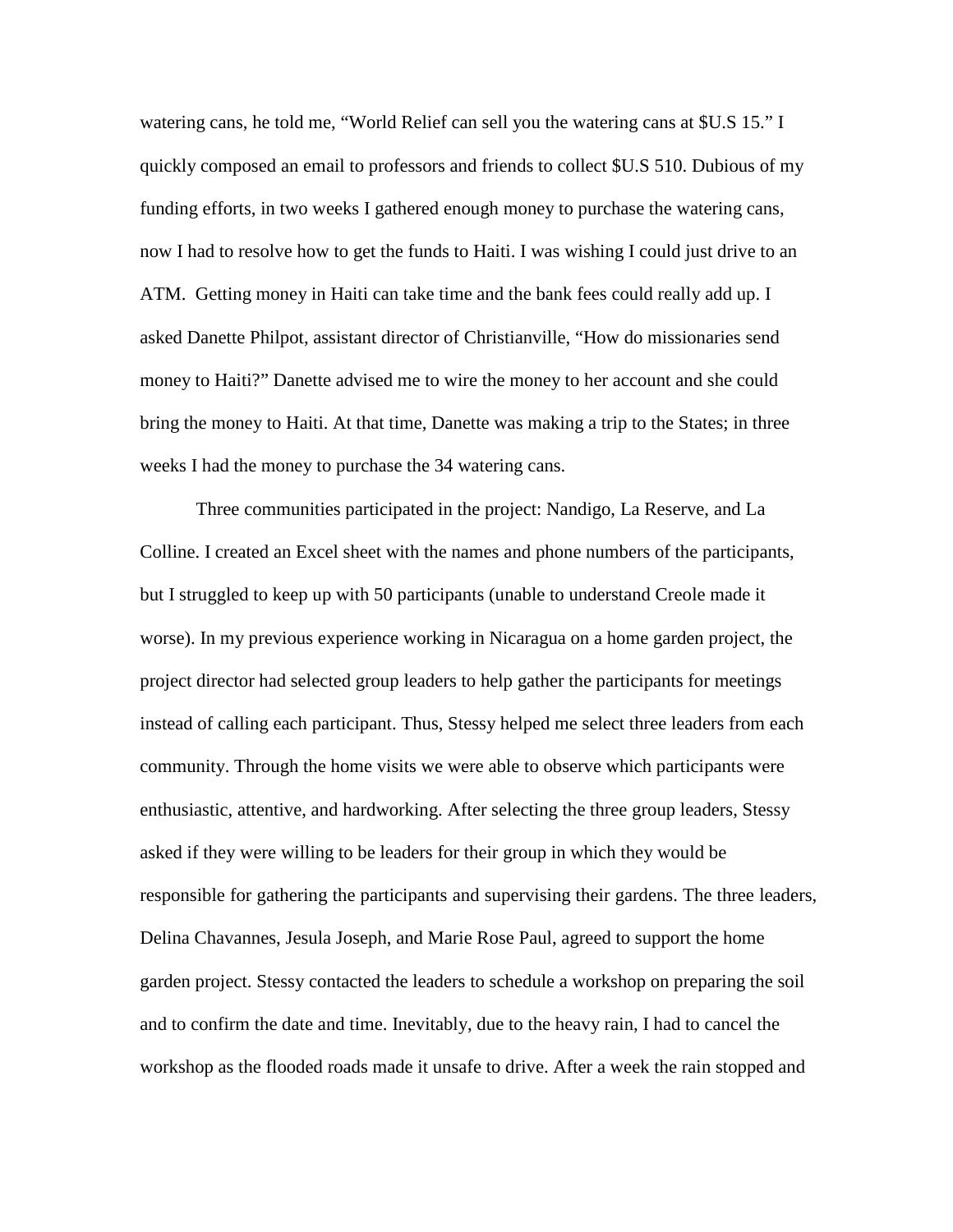Stessy rescheduled a 15-minute workshop on preparing the soil at the homes of each group leader. We took hoes, shovels, measuring tape, and a good straw hat to tolerate the 100 degree F degree weather. Stessy explained to the women how to prepare the soil, how to build the raised beds, and fence the garden utilizing tree branches or plastic to keep animals from eating the plants. In two weeks, I asked Stessy to coordinate a followup visit to take note of which participants prepared their soil to deliver the plants. The follow-up visits took three days, accompanied by the group leader of each community. At the first two communities we visited, the participants blissfully showed us their hard work. In particular, Nandigo, roughly three miles from Christianville, where the group leader, Delina shared her land with four neighbors because they lacked land. Delina told me, "Vini, gade mewn jaden bèl" which translate: Come see my beautiful garden. Admiring their garden, I asked one participant if she did all the work herself, she bluntly replied, "My husband did the work." When I visited the last community, I was upset because I saw plots of land unprepared. Stessy assertively told the participants if they neglected to prepare the soil they would not receive the plants. While some women nodded in agreement to prepare their soil, I observed other participants indifferent about what Stessy told them and boldly stated they were no longer interested in the garden.

In the third month, pressured by time to complete the project, I still had a few things on my to-do list: deliver plants, disposable cameras, and watering cans. Stessy confirmed a date and time with the group leaders for another follow-up visit. With a truck full of seedlings we started our first round of home visits in Nandigo. Delina gathered the participants at her home and helped me distribute the plants and watering cans as I checked off the names of the participants that received them. Then, Stessy gave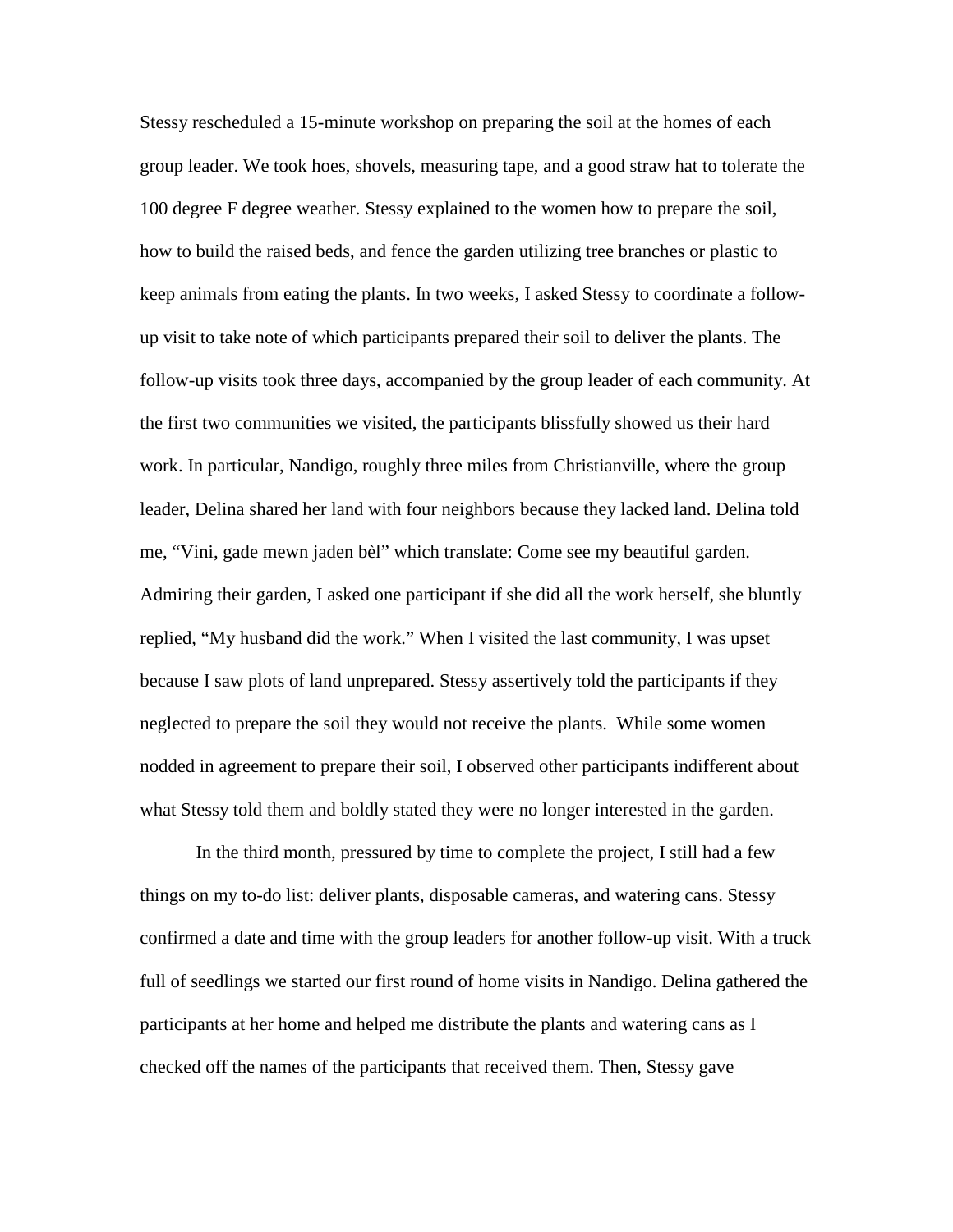instructions on the planting distance, while I gave each participant a twig measuring 25 inches long for them to use as a guide when transplanting. During this time, each participant was also given a disposable camera. Stessy trained the participants on how to use the camera from turning on the flash at night or on cloudy days to the distance needed to take a photo. I gave the participants a camera for them to experiment. I saw a young woman squinting her eyes as she looked through the viewfinder window of the camera, excited she said, "Mwen gade moun," which translates: I see people and she took a photo. For some using the camera was more difficult because they had never seen one before. Also, I had a few participants reluctant to take a camera and in sour-tone told me not to take photos of them, only their garden. I respected their decision and I reassured them there was no obligation to take photos. We repeated the same routine with the other two communities until we finished in the afternoon, exhausted.

In two weeks I was departing to Texas, longing to stay another month in Haiti to observe the participants harvest their hard work. Stessy helped me organize the last home visits to take photos of the gardens and collect the disposable cameras. In the morning, we visited La Colline and La Reserve, a few participants complained their goats ate their plants; others abandoned their garden because it was too much work for them. From previous experiences, I was aware participants were going to drop out of the project. Upset and disappointed, we drove to Nandigo. Delina was at her home, with a smile from cheek to cheek greeted us with hugs; we followed her as she told Stessy their garden was bèl. Delina's garden was shared among her three neighbors and indeed the garden was blooming and some pumpkins were beginning to set fruit. With my broken Creole, I happily told her, "Mwen renmen anpil," translates to: I really like your garden. At the end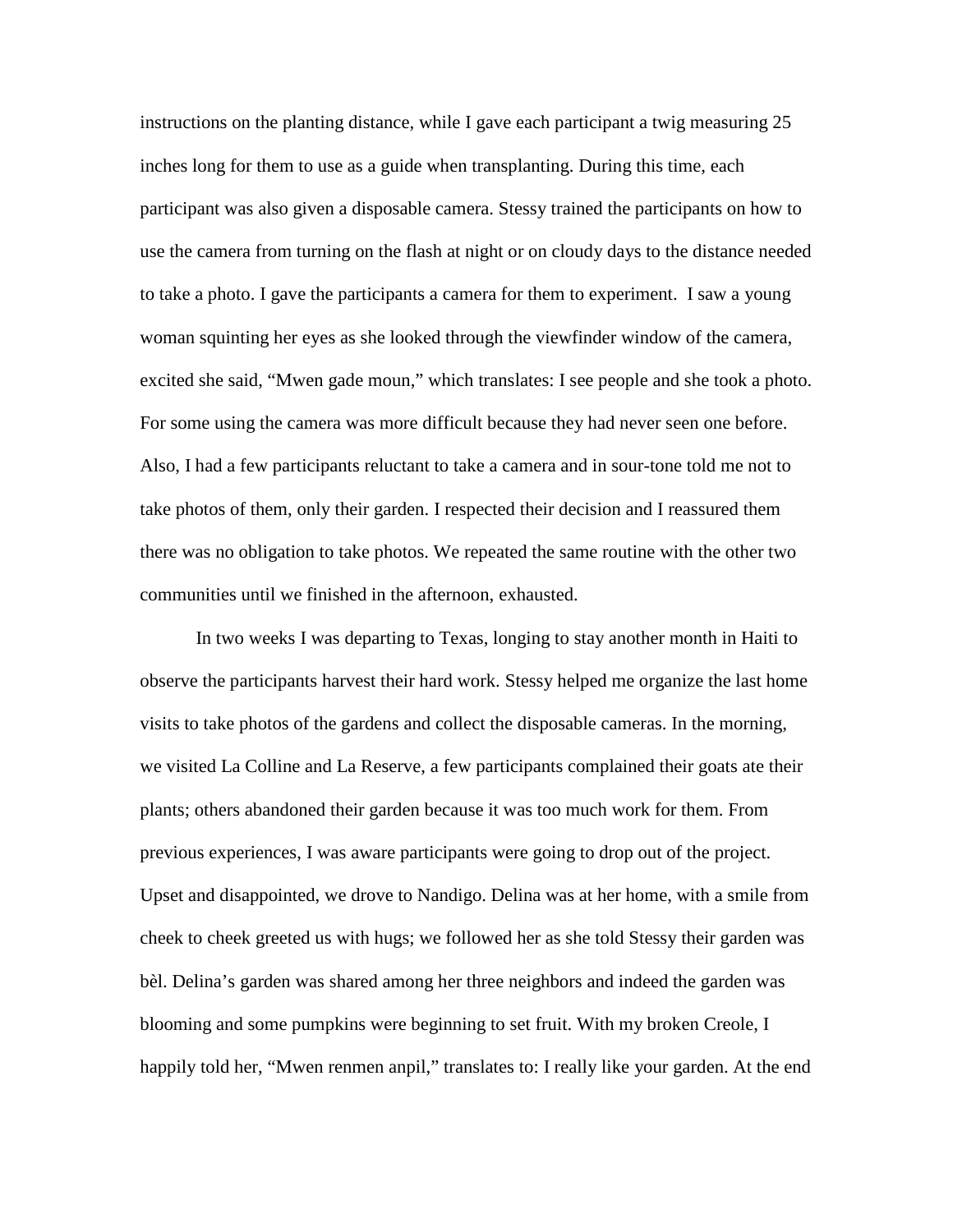of the visits, I was able to collect 40 cameras while the other 10 cameras were damaged or lost by the participants. I was pleased with the gardens of Nandigo community and asked Stessy if we could have a get together with the participants, she replied, "Yes, they will really like it." Stessy commented to Delina and she agreed to cook for the fifteen participants. I gave Delina enough money to buy the ingredients to cook rice, fried chicken, macaroni salad, and Christianville donated tilapia. The day before leaving to Texas, we had dinner with the Nandigo community; I invited everyone that helped me throughout the project. We sat on dirt floors eating the delicious food; we chatted with the participants and danced to Kompa music (traditional music of Haiti). At the end, I had crafted photo albums for the Nandigo participants to keep; I printed the photos from my personal camera. The participants were happy to see the photos I would take of them during my visits. They sang a cheer for me and told me, "Bon voyage." I practiced speaking Creole daily, which was worthwhile because I was able to thank the participants in their native language. That night I packed my clothes, souvenirs, the 40 disposable cameras, project materials, and was filled with emotion and excitement to share my experiences with family and friends.

During the following four months, I maintained contact with Stessy via Facebook to hear from her and if the participants continued caring for their gardens. Stessy told me that most of the participants abandoned their garden except for the Nandigo community. Reflecting on the project, I came across experiences I couldn't understand, thus I began asking a lot of whys to Christianville staff members with whom I built close relationships.

I asked Jean Michel, a driver at Christianville and participant of the garden project, I contacted Jean via Facebook and asked him the following: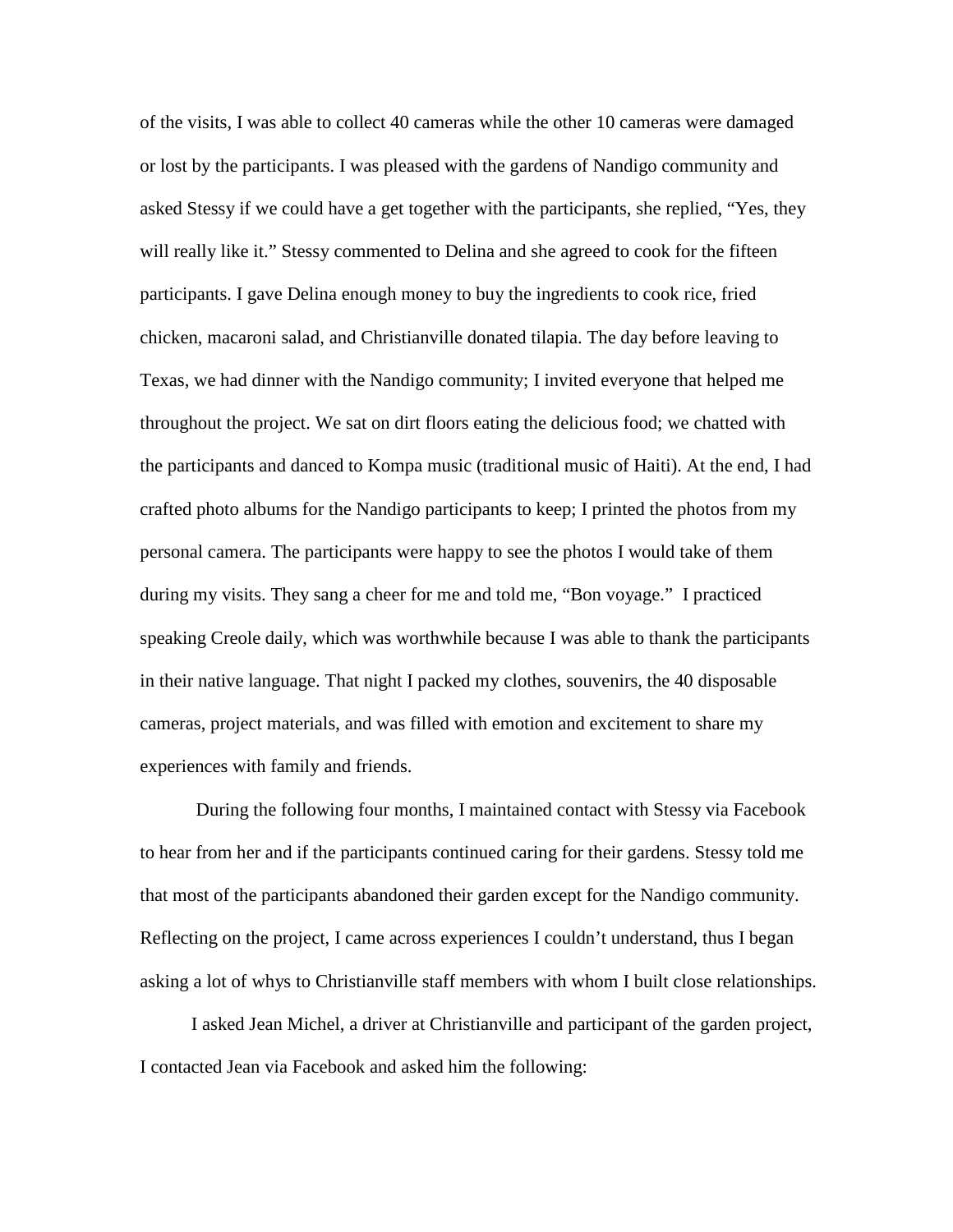- What were your first thoughts of the project? Jean replied: "For Haitians when they hear a project from an American, we think is going to help us make money. Its not me that thinks this, everyone thought they were going to make money. But I heard you explained the project, I think you are going to supervise us, help us prepare the soil, show farmers how to start the garden. I was part of a project about sanitation and hygiene from the University of Florida in which I worked in the project and got paid."
- What do you think people thought of the cameras? Jean replied: "All the people do not want the images because they know that it is not only a project with no money, but after you take pictures they think you will make money."
- What did the other people think of the project? Jean replied: "They think you come back with another project, they think your project is a pilot of another project."
- What didn't you like about the project? "You left too soon, we still needed help taking care of the plants." The matching puzzle pieces were falling into place, Stessy's and Jean's feedback allowed me to understand problems I encountered during the project's implementation phase.

The advice I would pass on to novice students venturing into working on agricultural projects abroad in developing nations, similar to conditions in Haiti are:

- After you receive your funds, research how you can wire the money to the country you will be employed.
- If you are conducting research, be careful because culture and traditions may sometimes make you change certain aspects of your research.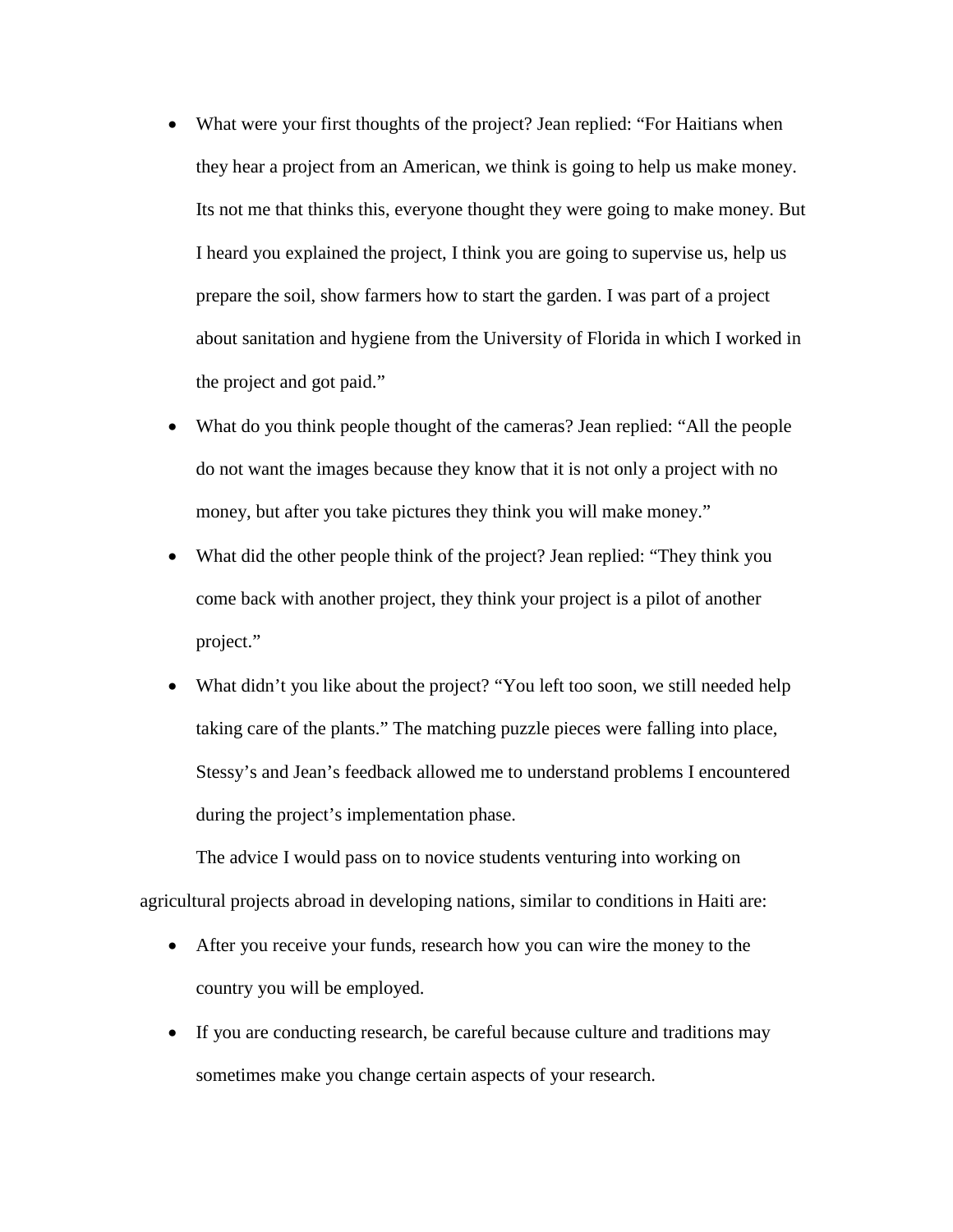- Be open to advice on how to improve your project. For example, I wasted a lot of time browsing the Internet for curricula instead of asking the agronomists first.
- Carve out time to write daily in your journal or record your voice to document your experiences.
- Get involved with different aspects of the organization; ask your colleagues if you can tag along. This way, you are able to experience and observe how the community responds to their help, to their projects, and their staff.
- Lastly, getting the job done is what we often hear from our bosses, but this term doesn't translate, as we would like in other countries such as Haiti. Everything takes time and is more worthwhile to build good relationships with your colleagues than overwhelming yourself with completing the project.